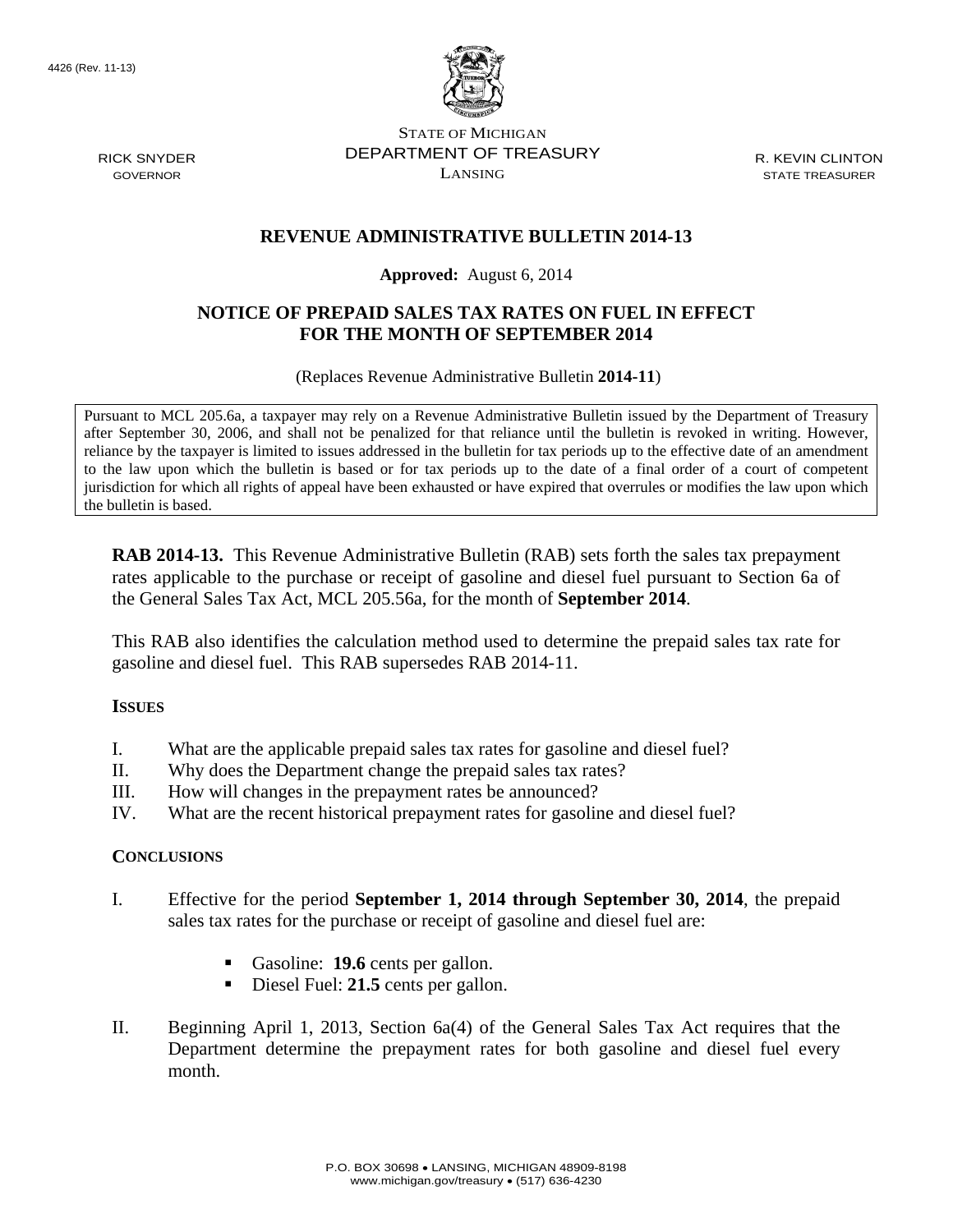- III. The Department will publish an RAB setting forth prepayment rates for both gasoline and diesel fuel no later than the tenth day of the month immediately preceding the month in which the rates are effective. **The RAB will be published in the Reference Library (Revenue Administrative Bulletins) section of the Michigan Department of Treasury website at: www.michigan.gov/treasury.**
- IV. Recent historical sales tax prepayment rates for gasoline and diesel fuel, as applicable, are set forth below:
	- a. Effective September 1, 2013 through September 30, 2013, the rate for gasoline was established at 19.9 cents per gallon and the rate for diesel fuel was established at 21.5 cents per gallon.
	- b. Effective October 1, 2013 through October 31, 2013, the rate for gasoline was established at 19.3 cents per gallon and the rate for diesel fuel was established at 21.5 cents per gallon.
	- c. Effective November 1, 2013 through November 30, 2013, the rate for gasoline was established at 19.2 cents per gallon and the rate for diesel fuel was established at 22.0 cents per gallon.
	- d. Effective December 1, 2013 through December 31, 2013, the rate for gasoline was established at 18.2 cents per gallon and the rate for diesel fuel was established at 21.6 cents per gallon.
	- e. Effective January 1, 2014 through January 31, 2014, the rate for gasoline was established at 17.4 cents per gallon and the rate for diesel fuel was established at 21.4 cents per gallon.
	- f. Effective February 1, 2014 through February 28, 2014, the rate for gasoline was established at 17.2 cents per gallon and the rate for diesel fuel was established at 21.4 cents per gallon.
	- g. Effective March 1, 2014 through March 31, 2014, the rate for gasoline was established at 17.7 cents per gallon and the rate for diesel fuel was established at 21.4 cents per gallon.
	- h. Effective April 1, 2014 through April 30, 2014, the rate for gasoline was established at 18.4 cents per gallon and the rate for diesel fuel was established at 23.0 cents per gallon.
	- i. Effective May 1, 2014 through May 31, 2014, the rate for gasoline was established at 19.9 cents per gallon and the rate for diesel fuel was established at 23.0 cents per gallon.
	- j. Effective June 1, 2014 through June 30, 2014, the rate for gasoline was established at 20.2 cents per gallon and the rate for diesel fuel was established at 22.4 cents per gallon.
	- k. Effective July 1, 2014 through July 31, 2014, the rate for gasoline was established at 20.2 cents per gallon and the rate for diesel fuel was established at 22.0 cents per gallon.